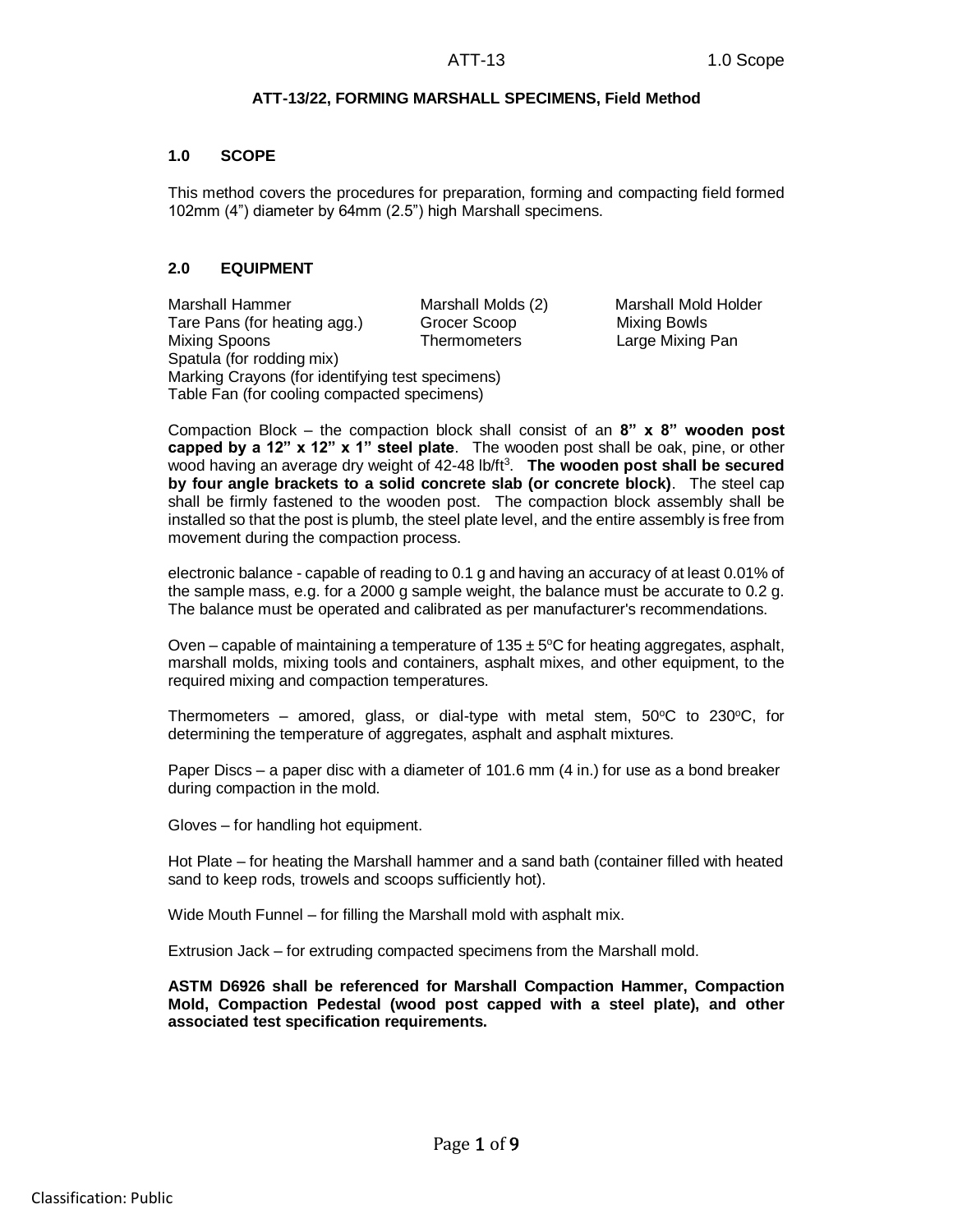#### **3.0 PROCEDURE**

### **3.1 Equipment Preparation**

- 1. Install the concrete block, post and steel plate.
- 2. Before sampling the asphalt mix, place the two Marshall molds, grocer scoop, funnel and spatula in the oven (pre-heated to the compaction viscosity temperature of the asphalt cement being used).

# **3.2 Forming the Marshall Specimens**

- 1. Obtain a sample of representative asphalt mix as directed in ATT-37, SAMPLING MIXES.
- 2. Pour the contents of the sampled mix into the large heated mixing pan and use a heated grocer scoop to thoroughly mix it.
- 3. Perform a visual inspection on the mix as directed in ATT-51, VISUAL INSPECTION, Asphalt Concrete Paving Mixtures, and record pertinent data in the compaction data sheet.
- 4. Weigh two 1200 gram samples of mix into two tared tare pans. Two Marshall specimens are formed from each loose mix sample (1A & 1B, 2A & 2B, 3A & 3B, 4A & 4B, 5A & 5B).
- 5. Insert a thermometer into each tare pan containing the mix, and then place the tare pans into the oven and heat to the required compaction temperature.

The compaction viscosity temperature is the temperature to which asphalt cement must be heated to produce a viscosity of 280 mm<sup>2</sup>/s (millimetres squared per second) and at which the mix for the Marshall specimen must be compacted.

The Asphalt Mix Design for the project includes the mixing temperature and compaction temperature of the asphalt mix specimens for the asphalt supplier and grade of asphalt cement used in the mix.

- 6. If the mix is too cold, place the mix in the oven and re-heat it, or if the mix is too hot, air cool it, until the mix is within  $\pm 2^{\circ}C$  of the compaction viscosity temperature.
- 7. Once the mix is at, or slightly above, the compacting temperature, remove one heated mold assembly, and the heated funnel and spatula from the oven.
- 8. Assemble the mold and place it between the mold holder guide bolts on the steel plate.
- 9. Place a paper disc in the bottom of the mold, then put the heated wide-mouth funnel on top of the mold.

**NOTE:** If the equipment is not heated, it will cool the mix, mix will stick to the tools, and the density of the compacted specimen may be affected.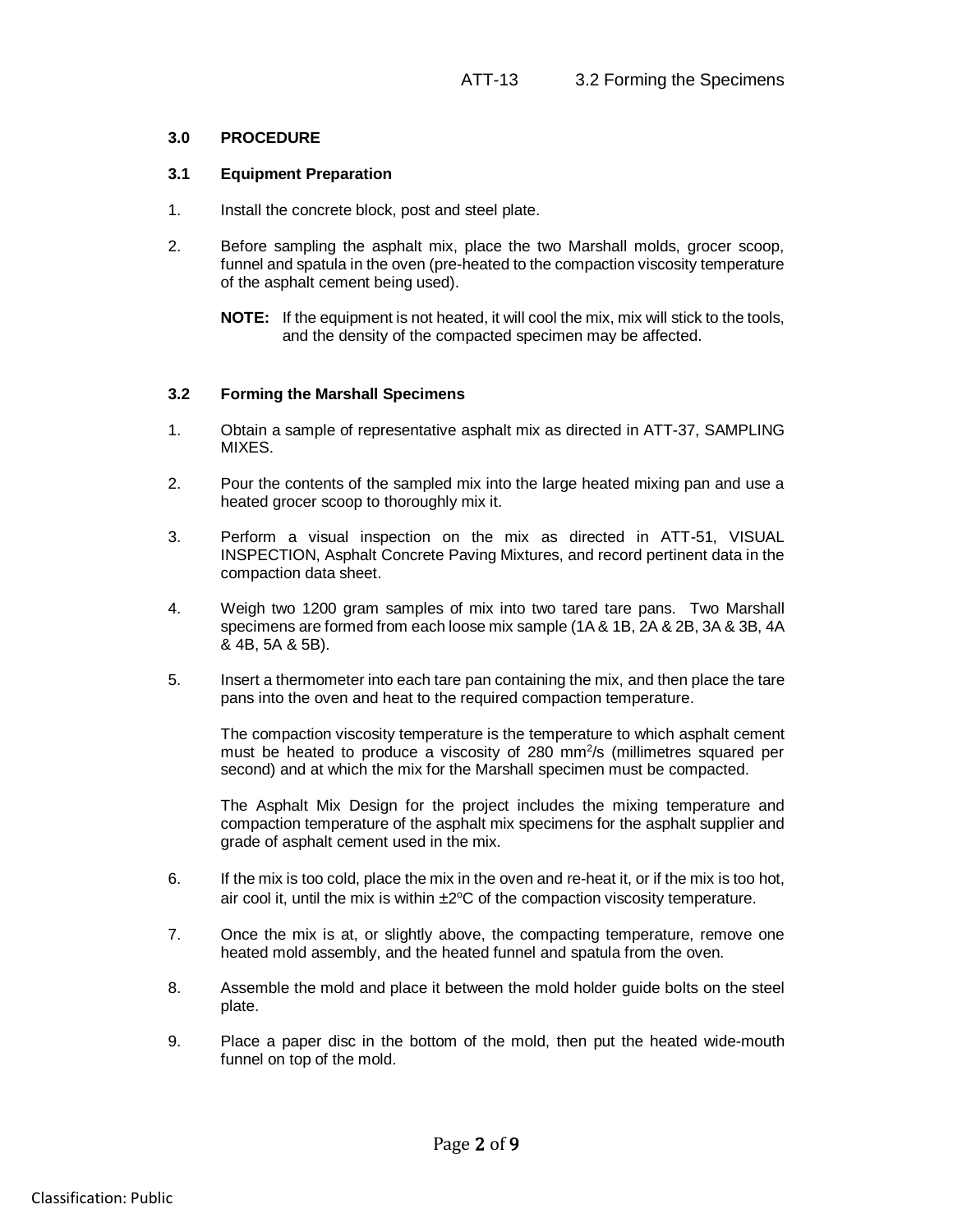10. Pour all of the mix from the tare pan into the mold in one batch to avoid segregation. Ensure that no material is lost.

If the sample is being segregated when dumped into the mold, use the scoop to place the sample in the mold instead.

11. Remove the funnel, and then use the heated spatula to rod the mix vigorously 15 times around the perimeter of the mold, then 10 times over the interior. This will result in a smoother specimen and eliminate any bridging of the rock.

**NOTE:** If the mix is coarse, excessive rodding over the interior will tend to segregate the sample and not be effective.

- 12. Smooth the surface of the mix to a slightly rounded shape.
- 13. Place the grocer scoop, funnel and spatula back into the heated oven.
- 14. Check the temperature of the mix, then refer to step 6. When the temperature of the mix in the mold reaches the compaction temperature, place a paper disk on top of the mix.
- 15. Compact the mix carefully with the Marshall hammer for the proper amount of blows as specified in the mix design, e.g., 50 blows or 75 blows.

During the compaction process, hold the axis of the tamper as perpendicular as possible to the steel plate. No mechanical device of any kind shall be used to hold the tamper in the above described position. For safety purposes, the teri-cord gloves (or other heat resistant gloves) should be worn while operating the tamper.

- 16. After compacting the first side, reverse the mold to compact the bottom face of the asphalt mix. Remove the base plate and collar, then reverse and reassemble the mold assembly. Apply the same number of compaction blows to the face of the reversed specimen.
- 17. After compaction, take the mold off the base and remove the paper discs from the top and bottom. **Mark the specimens on the last side compacted with a colored grease pencil. As an example, mark them with the Lot number 5-A or 5-B.** Set the mold on a level surface, base plate downward and allow the specimen to cool until it is hard enough to be removed from the mold without distortion. For faster cooling, an air fan may be used.
- 18. For each series of tests, form a second Marshall specimen by repeating steps 7 to 17.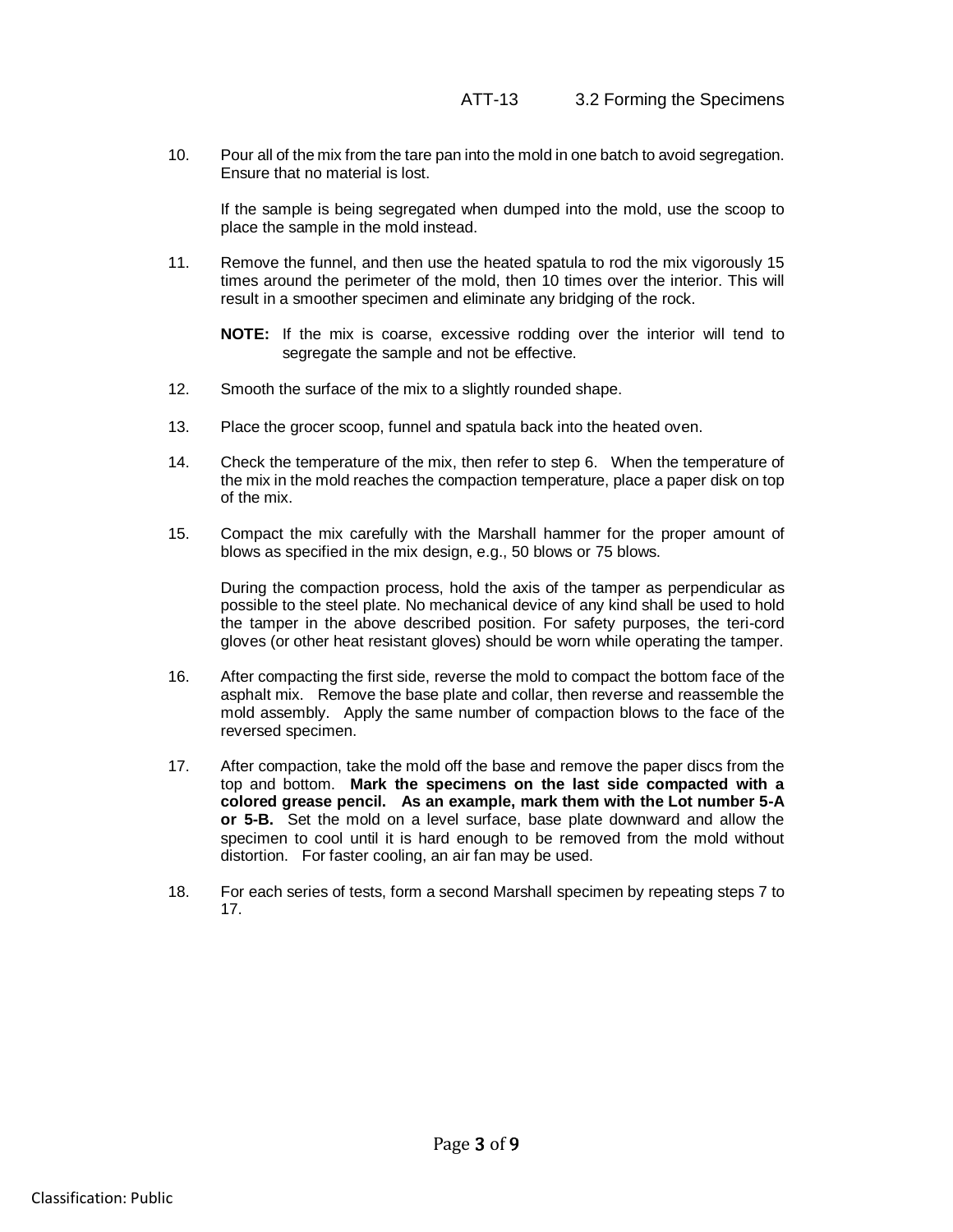# **3.3 Extruding the Marshall Specimens**

- 1. If an extruder is available, proceed to step 2 below. *IF AN EXTRUDER IS NOT AVAILABLE***, remove each specimen from the mold as follows:**
	- a) set the mold collar on the steel plate;
	- b) set the mold on top of the collar;
	- c) place the compaction hammer vertically over the mold so that the tamper foot rests on the specimen;
	- d) slide the hammer weight upwards on the hammer and then firmly pound it against the tamping foot;
	- e) repeat step (d) until the specimen begins to move from the mold;
	- f) decrease the force of the blows so that the sample gently slides out, and is not disturbed.

# 2. *IF AN EXTRUDER IS AVAILABLE***, remove each specimen from the mold in the following manner:**

- a) center the extruder's circular base plate on the jack;
- b) center the mold in the extruder's base plate;
- c) jack the assembly up until the top of the mold is just about touching the top plate;
- d) line up the inside circumference of the top of the mold with the hole on the top plate;
- e) jack the specimen up through the hole, keeping the specimen as perpendicular as possible so that the specimen is not distorted.
- 3. Place the extruded marshall specimen, sitting on its flat side, on a smooth, level surface.

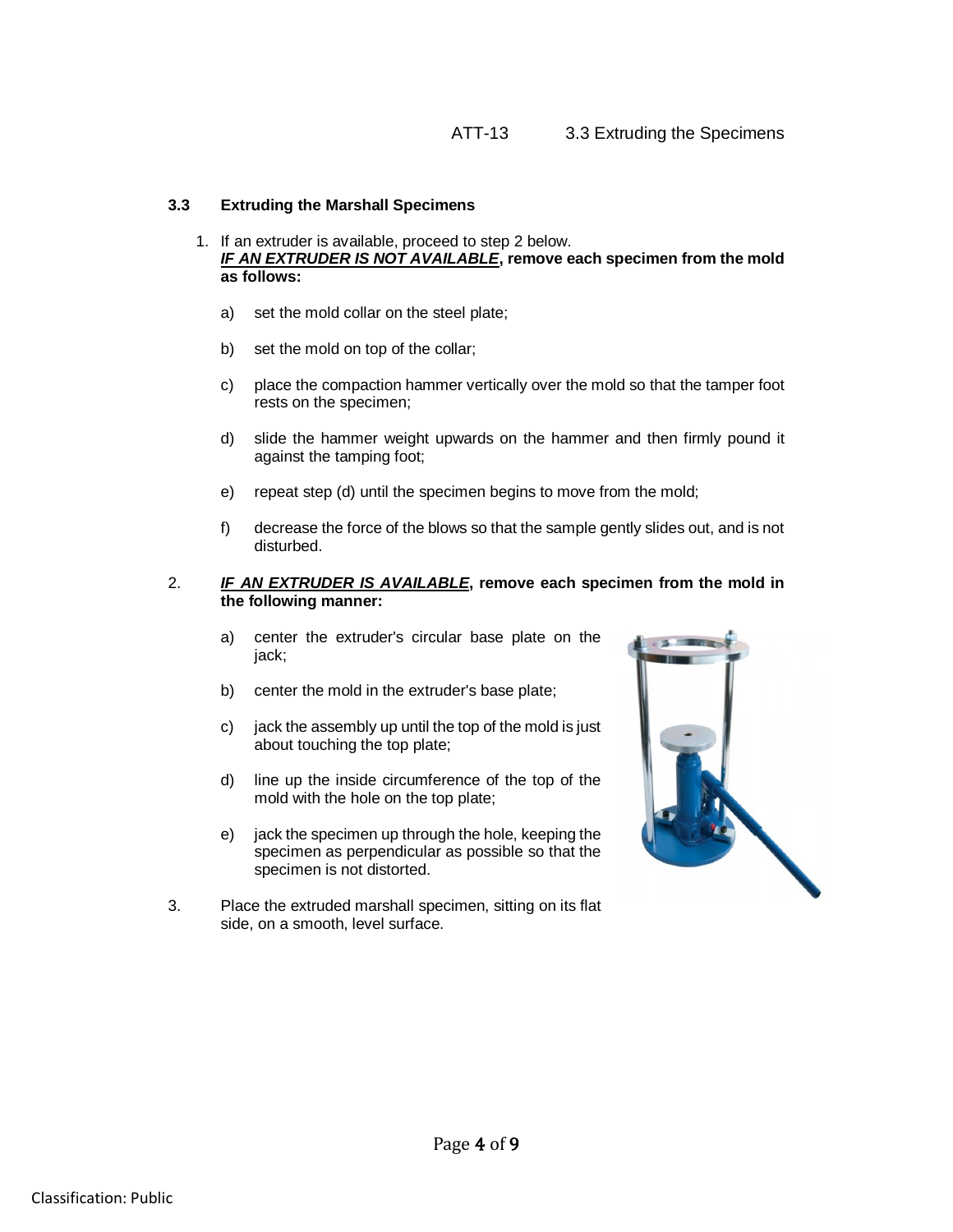# **3.4 Processing the Marshall Specimens**

- 1. For each specimen, perform ATT-32, VISUAL INSPECTION, Asphalt Concrete Formed Specimens.
- 2. Determine the dry density of each specimen using ATT-7, DENSITY Immersion Method, Saturated Surface Dry Asphalt Concrete Specimens (or ATT-6 for Waxed Specimens), and ATT-15, Part V, MOISTURE CONTENT, Oven Method, Asphalt Concrete Mixes.
- 3. Determine the asphalt content of the test series Marshall specimens as follows:
	- a) If performing quality control testing, determine the asphalt content of the test series mix using ATT-74, Part I, Ignition Asphalt Content, Ignition Method. For this test, use the mix remaining in the large mixing pan from step 2 of Section 3.2.
	- b) If performing quality assurance testing, determine the average corrected extraction asphalt content of the cores taken for the lot.
- 4. Use the average dry density of the two Marshall specimens compacted for the test series and the asphalt content determined in step 3 above to determine the test series Marshall Airvoid contents as directed in ATT-36, Void Calculations (or by Gmm to determine Airvoids).
- 5. Use the average dry density of the Marshall specimens (or Gmm) compacted for the lot as a comparison for core road densities that fall within that lot. The procedure for determining segment and lot percent compaction is described in ATT-67, %Compaction, ACP.
- 6. If performing quality control testing and a nuclear asphalt gauge is available, adjustments to the plant's asphalt setting may be made if required until the field Marshall's air void content is within ±0.5% of the design air void content. Those adjustments are described in ATT-32, Visual Inspection of Marshalls.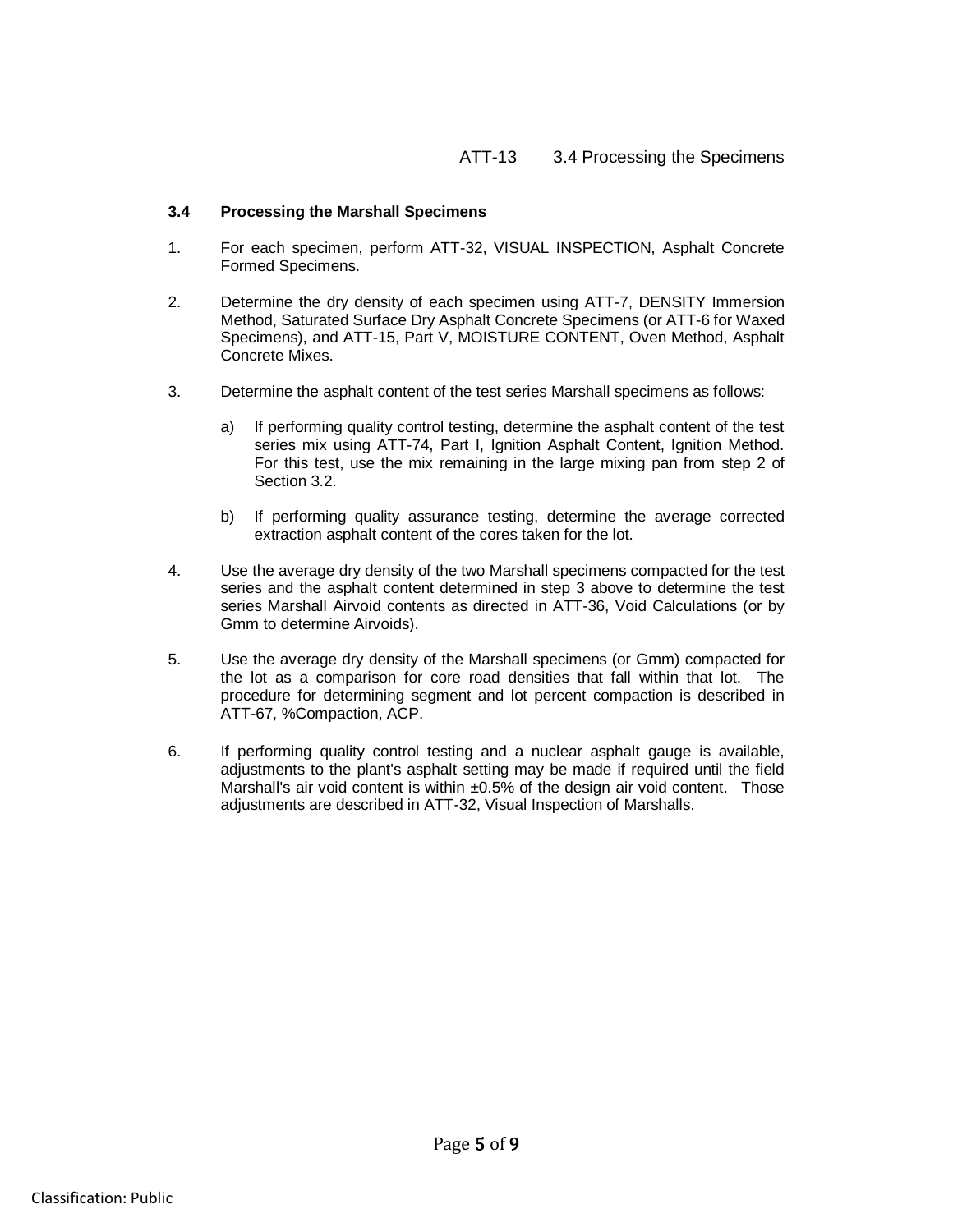## **4.0 Installation of Compaction Post and Block**

#### **The interaction of the hammer, pedestal, and supporting foundation is critical.** *ATT-13, FORMING MARSHALL SPECIMENS, Field Method (ASTM D6926)*

#### *EQUIPMENT:*

Concrete Block (nominal size of 18" x 18" x 9" (457.2mm x 228.6mm)), Wood Post (203mm x 203mm) (8" x 8"), Steel Top Plate (305mm x 305mm x 25mm) (12" x 12" x 1"), Crushed Aggregate (12.5mm – 25mm), Sand, for levelling Wood Shims.

## *INSTALLATION:*

- 1. Check the concrete block and wood post for structural integrity. Ensure that both of the wood post ends are flush and square. It it rocks, then sand down the high spots, on both ends, until the top plate and concrete block is solid on the post.
- 2. If possible, position the lab so the ground drains away from where the block will be located. Avoid positioning the mobile lab where nearby building drain spouts and drainage courses are located. Water draining under the lab can severely saturate the ground under the compaction post, and may cause marshall densities to gradually decrease.
- 3. To prepare the concrete block base, centre the base location under the lab floor posthole, then excavate all topsoil and organics until solid ground is reached. Fill in the excavation with moist crushed aggregate up to about 3 cm above ground level, then pack the aggregate. Fill in the voids in the crushed aggregate with a thin layer of moist sand and gravel. *THIS IS AN IMPORTANT STEP WHICH IS SOMETIMES OVERLOOKED.*
- 4. Position the concrete block centered under the lab floor posthole by directly placing it on the prepared gravel base. Set the block by twisting it in the sand so that the block doesn't rock. Check the concrete block for levelness and if it is not level, remove the block and adjust the sand. The wood post is to be centered in the floor hole and not leaning against any of the sides of the hole.
- 5. Before placing the wooden post into the concrete block brush out the post insert cavity in the block. Fasten the top plate to the post with screws, and place the post in the block. The post is to be free in the floor hole and not leaning against any of the side of the hole. Ensure the steel top plate if flush with the post. Check the steel top plate for levelness, and if not level, remove the post and adjust the block.
- 6. Set the block further by lifting and pounding the post up and down in the block about 10 times. Secure the wood post in the block by tightening the L brackets against all four sides of the wood post. Secure the wood post in the floor hole by wedging shims in against the four side of the post by hand. Check again that the steel top plate is level and flush with the post, then secure it to the wood post with screws.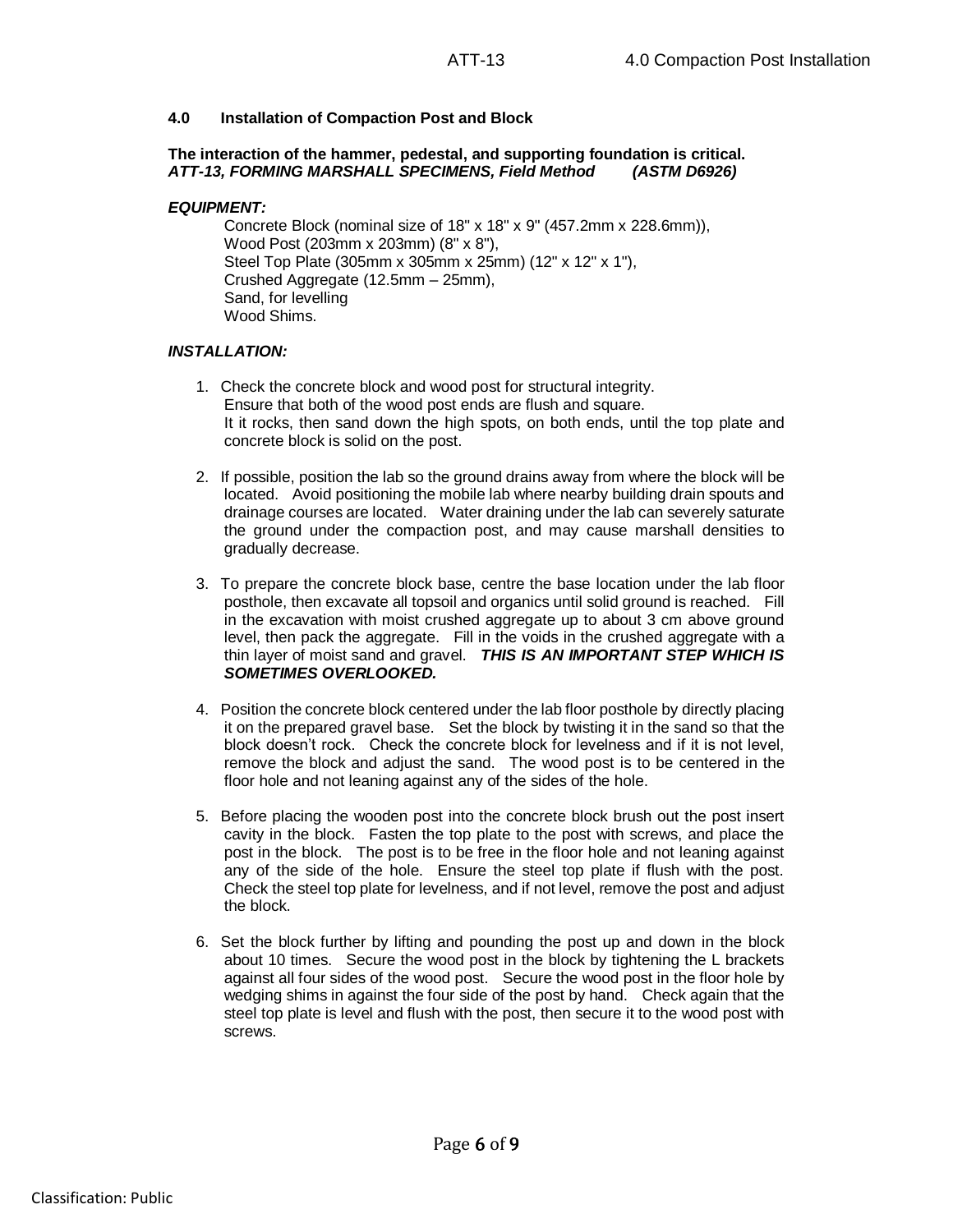# *COMPACTION:*

- 1. Ensure that the compaction hammers have been calibrated.
- 2. Ensure that the asphalt mix is at the compaction viscosity temperature  $(\pm 2^{\circ}C)$ before compaction. Consistent marshall densities depend on the consistency of sample weights, consistency of compaction temperatures, and by allowing the hammer to double-bounce during the compaction process.
- 3. Variations in compacted density may even occur when a given mix is compacted with different compaction hammers.
- 4. To avoid segregating the mix, quickly pour the heated loose mix through a heated funnel into the compaction mold.
- 5. Keeping the compaction hammer foot war, by keeping it on a hot plate, or on a heated sand bath, in-between marshall compactions, will prevent heat loss from the asphalt mix during compaction.
- *6.* For mechanical compactors, it is necessary to establish the mechanical equivalency correction factor for the equipment, as compared to the control density achieved using the manual compaction process. *This correction factor should be established for each mix design.*

## *DENSITY PROBLEMS:*

#### **9 out of 10 low marshall density problems encountered are due to either:**

Not excavating all topsoil and organics from under the concrete block.

Ensure that the aggregate base under the concrete block is above the ground level, as this assists in keeping water from infiltrating under the concrete block.

Water draining under the lab and soaking the ground under the compaction post, from either the lab sink drain or a nearby building eaves trough downspout, will give a cushioning effect during compaction, causing marshall densities to gradually get lower and lower. Ensure that your sink drain has a long hose attached to keep the water draining well away from under the lab.

Compaction Post ends which are not flush or square.

Not securing the compaction post to the concrete block, or steel top plate.

Not establishing a correction factor for the automatic compactor, for each mix type used.